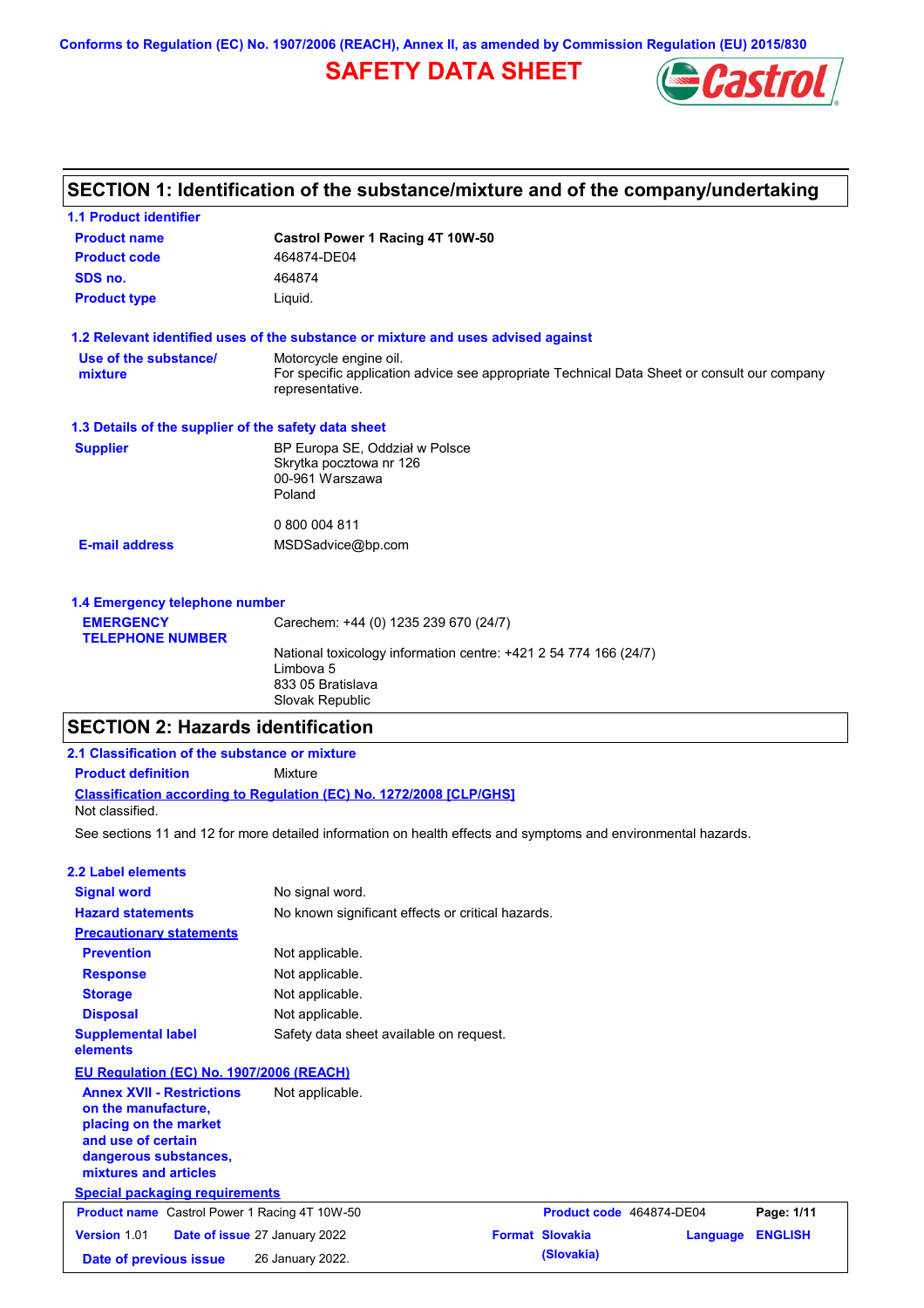## **SECTION 2: Hazards identification**

| <b>Containers to be fitted</b><br>with child-resistant<br>fastenings                                                     | Not applicable.                                                                                                                                                                                                          |
|--------------------------------------------------------------------------------------------------------------------------|--------------------------------------------------------------------------------------------------------------------------------------------------------------------------------------------------------------------------|
| <b>Tactile warning of danger</b>                                                                                         | Not applicable.                                                                                                                                                                                                          |
| 2.3 Other hazards                                                                                                        |                                                                                                                                                                                                                          |
| <b>Results of PBT and vPvB</b><br>assessment                                                                             | Product does not meet the criteria for PBT or vPvB according to Regulation (EC) No. 1907/2006,<br>Annex XIII.                                                                                                            |
| <b>Product meets the criteria</b><br>for PBT or vPvB according<br>to Regulation (EC) No.<br><b>1907/2006, Annex XIII</b> | This mixture does not contain any substances that are assessed to be a PBT or a vPvB.                                                                                                                                    |
| Other hazards which do<br>not result in classification                                                                   | Defatting to the skin.<br>USED ENGINE OILS<br>Used engine oil may contain hazardous components which have the potential to cause skin<br>cancer.<br>See Toxicological Information, section 11 of this Safety Data Sheet. |

### **SECTION 3: Composition/information on ingredients**

# **3.2 Mixtures**

**Mixture Product definition**

Highly refined base oil (IP 346 DMSO extract < 3%). Proprietary performance additives.

| <b>Product/ingredient</b><br>name                             | <b>Identifiers</b>                                                                       | %         | <b>Regulation (EC) No.</b><br>1272/2008 [CLP] | <b>Type</b> |
|---------------------------------------------------------------|------------------------------------------------------------------------------------------|-----------|-----------------------------------------------|-------------|
| Distillates (petroleum), hydrotreated<br>heavy paraffinic     | REACH #: 01-2119484627-25<br>EC: 265-157-1<br>CAS: 64742-54-7<br>Index: 649-467-00-8     | ≥75 - ≤90 | Not classified.                               | $[2]$       |
| Distillates (petroleum), solvent-<br>dewaxed heavy paraffinic | REACH #: 01-2119471299-27 ≤10<br>EC: 265-169-7<br>CAS: 64742-65-0<br>Index: 649-474-00-6 |           | Not classified.                               | $[2]$       |
| Distillates (petroleum), hydrotreated<br>heavy paraffinic     | REACH #: 01-2119484627-25<br>EC: 265-157-1<br>CAS: 64742-54-7<br>Index: 649-467-00-8     | -≤5       | Asp. Tox. 1, H304                             | [1] [2]     |

**See Section 16 for the full text of the H statements declared above.**

**Type** 

[1] Substance classified with a health or environmental hazard

[2] Substance with a workplace exposure limit

[3] Substance meets the criteria for PBT according to Regulation (EC) No. 1907/2006, Annex XIII

[4] Substance meets the criteria for vPvB according to Regulation (EC) No. 1907/2006, Annex XIII

[5] Substance of equivalent concern

[6] Additional disclosure due to company policy

Occupational exposure limits, if available, are listed in Section 8.

### **SECTION 4: First aid measures**

Do not induce vomiting unless directed to do so by medical personnel. Get medical attention if symptoms occur. In case of contact, immediately flush eyes with plenty of water for at least 15 minutes. Eyelids should be held away from the eyeball to ensure thorough rinsing. Check for and remove any contact lenses. Get medical attention. **4.1 Description of first aid measures** If inhaled, remove to fresh air. Get medical attention if symptoms occur. **Ingestion Inhalation Eye contact Protection of first-aiders** No action shall be taken involving any personal risk or without suitable training. **Skin contact** Wash skin thoroughly with soap and water or use recognised skin cleanser. Remove contaminated clothing and shoes. Wash clothing before reuse. Clean shoes thoroughly before reuse. Get medical attention if irritation develops.

#### **4.2 Most important symptoms and effects, both acute and delayed**

| <b>Product name</b> Castrol Power 1 Racing 4T 10W-50 |  |                                      | Product code 464874-DE04 |                        | Page: 2/11       |  |
|------------------------------------------------------|--|--------------------------------------|--------------------------|------------------------|------------------|--|
| <b>Version 1.01</b>                                  |  | <b>Date of issue 27 January 2022</b> |                          | <b>Format Slovakia</b> | Language ENGLISH |  |
| Date of previous issue                               |  | 26 January 2022.                     |                          | (Slovakia)             |                  |  |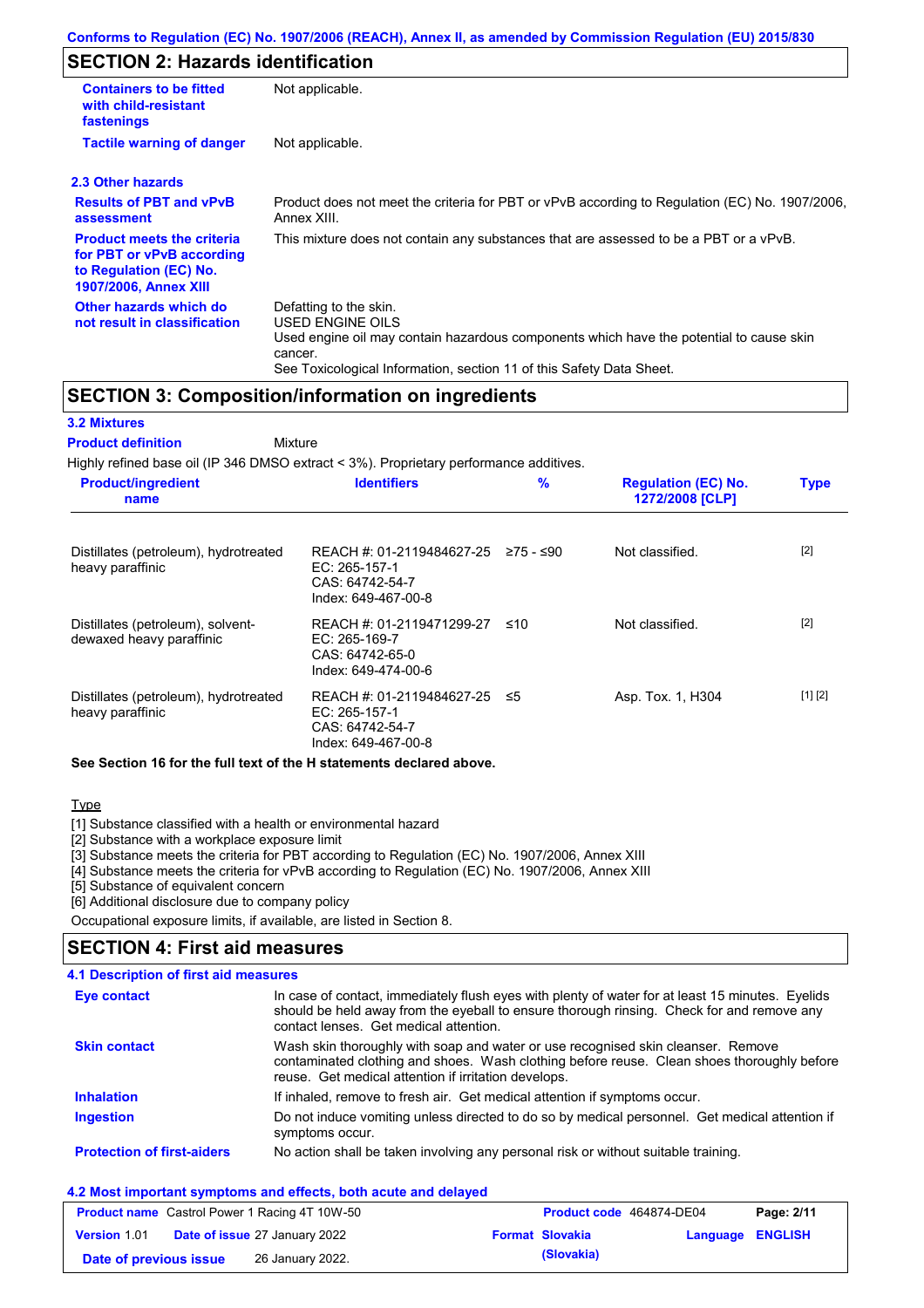# **SECTION 4: First aid measures**

| SECTION 4. FIISLAIU IIIEASUIES                            |                                                                                                                                                                                                                                                                                                                                                                   |
|-----------------------------------------------------------|-------------------------------------------------------------------------------------------------------------------------------------------------------------------------------------------------------------------------------------------------------------------------------------------------------------------------------------------------------------------|
|                                                           | See Section 11 for more detailed information on health effects and symptoms.                                                                                                                                                                                                                                                                                      |
| <b>Potential acute health effects</b>                     |                                                                                                                                                                                                                                                                                                                                                                   |
| <b>Inhalation</b>                                         | Vapour inhalation under ambient conditions is not normally a problem due to low vapour<br>pressure.                                                                                                                                                                                                                                                               |
| <b>Ingestion</b>                                          | No known significant effects or critical hazards.                                                                                                                                                                                                                                                                                                                 |
| <b>Skin contact</b>                                       | Defatting to the skin. May cause skin dryness and irritation.                                                                                                                                                                                                                                                                                                     |
| <b>Eye contact</b>                                        | No known significant effects or critical hazards.                                                                                                                                                                                                                                                                                                                 |
|                                                           | Delayed and immediate effects as well as chronic effects from short and long-term exposure                                                                                                                                                                                                                                                                        |
| <b>Inhalation</b>                                         | Overexposure to the inhalation of airborne droplets or aerosols may cause irritation of the<br>respiratory tract.                                                                                                                                                                                                                                                 |
| <b>Ingestion</b>                                          | Ingestion of large quantities may cause nausea and diarrhoea.                                                                                                                                                                                                                                                                                                     |
| <b>Skin contact</b>                                       | Prolonged or repeated contact can defat the skin and lead to irritation and/or dermatitis.                                                                                                                                                                                                                                                                        |
| <b>Eye contact</b>                                        | Potential risk of transient stinging or redness if accidental eye contact occurs.                                                                                                                                                                                                                                                                                 |
|                                                           | 4.3 Indication of any immediate medical attention and special treatment needed                                                                                                                                                                                                                                                                                    |
| <b>Notes to physician</b>                                 | Treatment should in general be symptomatic and directed to relieving any effects.                                                                                                                                                                                                                                                                                 |
| <b>SECTION 5: Firefighting measures</b>                   |                                                                                                                                                                                                                                                                                                                                                                   |
| 5.1 Extinguishing media                                   |                                                                                                                                                                                                                                                                                                                                                                   |
| <b>Suitable extinguishing</b><br>media                    | In case of fire, use foam, dry chemical or carbon dioxide extinguisher or spray.                                                                                                                                                                                                                                                                                  |
| <b>Unsuitable extinguishing</b><br>media                  | Do not use water jet. The use of a water jet may cause the fire to spread by splashing the<br>burning product.                                                                                                                                                                                                                                                    |
| 5.2 Special hazards arising from the substance or mixture |                                                                                                                                                                                                                                                                                                                                                                   |
| <b>Hazards from the</b><br>substance or mixture           | In a fire or if heated, a pressure increase will occur and the container may burst.                                                                                                                                                                                                                                                                               |
| <b>Hazardous combustion</b><br>products                   | Combustion products may include the following:<br>carbon oxides (CO, CO <sub>2</sub> ) (carbon monoxide, carbon dioxide)                                                                                                                                                                                                                                          |
| <b>5.3 Advice for firefighters</b>                        |                                                                                                                                                                                                                                                                                                                                                                   |
| <b>Special precautions for</b><br>fire-fighters           | No action shall be taken involving any personal risk or without suitable training. Promptly<br>isolate the scene by removing all persons from the vicinity of the incident if there is a fire.                                                                                                                                                                    |
| <b>Special protective</b><br>equipment for fire-fighters  | Fire-fighters should wear appropriate protective equipment and self-contained breathing<br>apparatus (SCBA) with a full face-piece operated in positive pressure mode. Clothing for fire-<br>fighters (including helmets, protective boots and gloves) conforming to European standard EN<br>469 will provide a basic level of protection for chemical incidents. |

## **SECTION 6: Accidental release measures**

|                                                          | 6.1 Personal precautions, protective equipment and emergency procedures |                                                                                                                                                                                                                                                                                                                                                                                                |                         |            |
|----------------------------------------------------------|-------------------------------------------------------------------------|------------------------------------------------------------------------------------------------------------------------------------------------------------------------------------------------------------------------------------------------------------------------------------------------------------------------------------------------------------------------------------------------|-------------------------|------------|
| For non-emergency<br>personnel                           | appropriate personal protective equipment.                              | No action shall be taken involving any personal risk or without suitable training. Evacuate<br>surrounding areas. Keep unnecessary and unprotected personnel from entering. Do not touch<br>or walk through spilt material. Floors may be slippery; use care to avoid falling. Put on                                                                                                          |                         |            |
| For emergency responders                                 | emergency personnel".                                                   | If specialised clothing is required to deal with the spillage, take note of any information in<br>Section 8 on suitable and unsuitable materials. See also the information in "For non-                                                                                                                                                                                                        |                         |            |
| <b>6.2 Environmental</b><br>precautions                  | waterways, soil or air).                                                | Avoid dispersal of spilt material and runoff and contact with soil, waterways, drains and sewers.<br>Inform the relevant authorities if the product has caused environmental pollution (sewers,                                                                                                                                                                                                |                         |            |
| 6.3 Methods and material for containment and cleaning up |                                                                         |                                                                                                                                                                                                                                                                                                                                                                                                |                         |            |
| <b>Small spill</b>                                       | contractor.                                                             | Stop leak if without risk. Move containers from spill area. Absorb with an inert material and<br>place in an appropriate waste disposal container. Dispose of via a licensed waste disposal                                                                                                                                                                                                    |                         |            |
| <b>Large spill</b>                                       |                                                                         | Stop leak if without risk. Move containers from spill area. Prevent entry into sewers, water<br>courses, basements or confined areas. Contain and collect spillage with non-combustible,<br>absorbent material e.g. sand, earth, vermiculite or diatomaceous earth and place in container<br>for disposal according to local regulations. Dispose of via a licensed waste disposal contractor. |                         |            |
| <b>Product name</b> Castrol Power 1 Racing 4T 10W-50     |                                                                         | Product code 464874-DE04                                                                                                                                                                                                                                                                                                                                                                       |                         | Page: 3/11 |
| Date of issue 27 January 2022<br><b>Version 1.01</b>     |                                                                         | <b>Format Slovakia</b>                                                                                                                                                                                                                                                                                                                                                                         | <b>Language ENGLISH</b> |            |

**Date of previous issue (Slovakia)** 26 January 2022.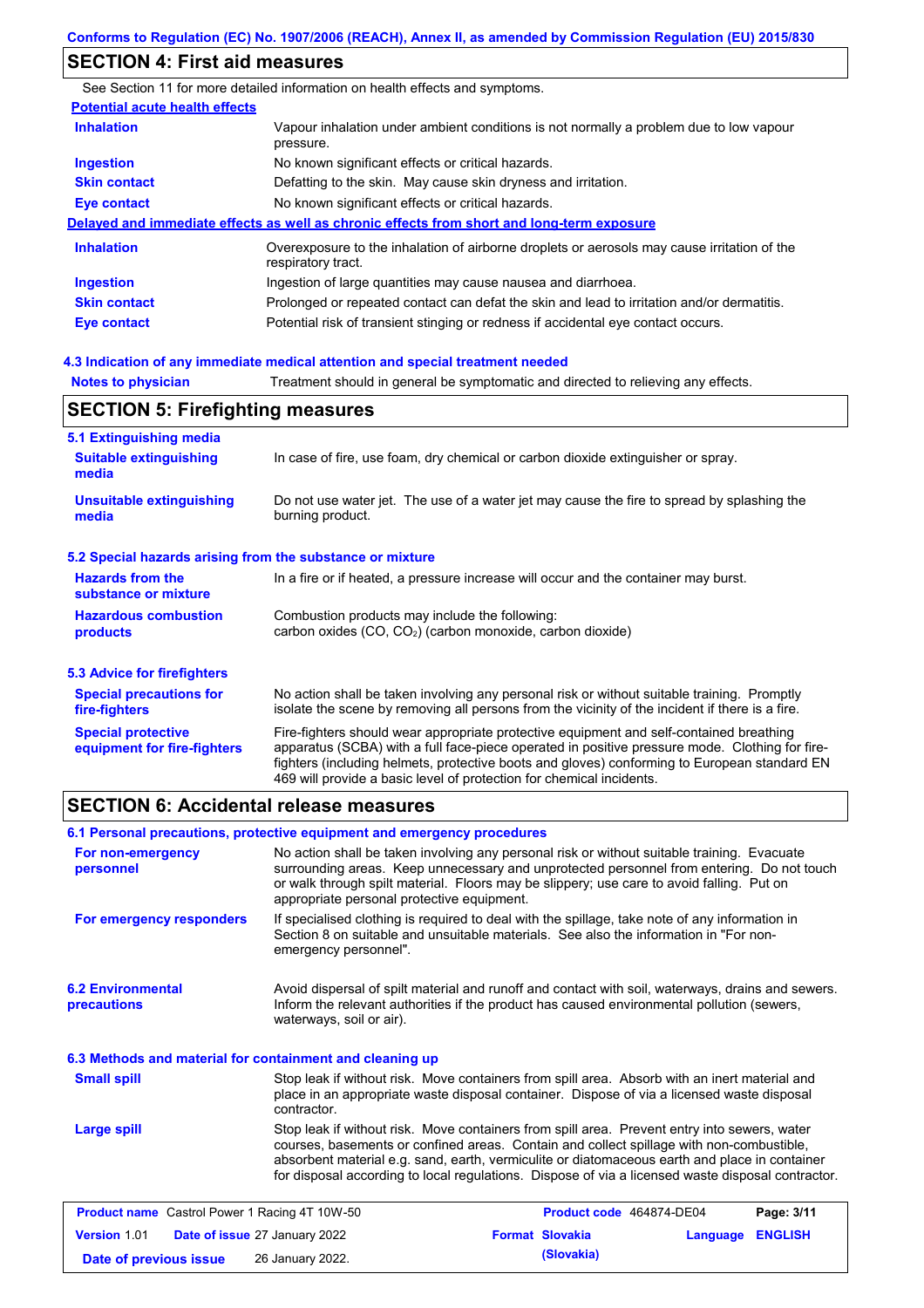## **SECTION 6: Accidental release measures**

| 6.4 Reference to other<br><b>sections</b> | See Section 1 for emergency contact information.<br>See Section 5 for firefighting measures.<br>See Section 8 for information on appropriate personal protective equipment.<br>See Section 12 for environmental precautions.<br>See Section 13 for additional waste treatment information. |
|-------------------------------------------|--------------------------------------------------------------------------------------------------------------------------------------------------------------------------------------------------------------------------------------------------------------------------------------------|
|                                           |                                                                                                                                                                                                                                                                                            |

## **SECTION 7: Handling and storage**

#### Store in accordance with local regulations. Store in a dry, cool and well-ventilated area, away from incompatible materials (see Section 10). Keep away from heat and direct sunlight. Keep container tightly closed and sealed until ready for use. Containers that have been opened must be carefully resealed and kept upright to prevent leakage. Store and use only in equipment/ containers designed for use with this product. Do not store in unlabelled containers. **7.1 Precautions for safe handling Protective measures Advice on general occupational hygiene 7.2 Conditions for safe storage, including any incompatibilities 7.3 Specific end use(s)** Put on appropriate personal protective equipment. Eating, drinking and smoking should be prohibited in areas where this material is handled, stored and processed. Wash thoroughly after handling. Remove contaminated clothing and protective equipment before entering eating areas. See also Section 8 for additional information on hygiene measures. **Not suitable Not suitable** Prolonged exposure to elevated temperature

**Recommendations**

See section 1.2 and Exposure scenarios in annex, if applicable.

## **SECTION 8: Exposure controls/personal protection**

| <b>Occupational exposure limits</b>                          |                                                                                                                                                                                                                                                                                                                                                                                                                                                                               |
|--------------------------------------------------------------|-------------------------------------------------------------------------------------------------------------------------------------------------------------------------------------------------------------------------------------------------------------------------------------------------------------------------------------------------------------------------------------------------------------------------------------------------------------------------------|
| <b>Product/ingredient name</b>                               | <b>Exposure limit values</b>                                                                                                                                                                                                                                                                                                                                                                                                                                                  |
| Distillates (petroleum), hydrotreated heavy paraffinic       | Government regulation SR c. 355/2006 (Slovakia).<br>TWA: 1 mg/m <sup>3</sup> , (Mineral oils) 8 hours. Issued/Revised: 6/2006 Form:<br>liquid aerosol, fumes<br>TWA: 5 ppm, (Mineral oils) 8 hours. Issued/Revised: 6/2006 Form: liquid<br>aerosol, fumes<br>STEL: 3 mg/m <sup>3</sup> , (Mineral oils) 15 minutes. Issued/Revised: 12/2011<br>Form: liquid aerosol, fumes<br>STEL: 15 ppm, (Mineral oils) 15 minutes. Issued/Revised: 12/2011 Form:<br>liquid aerosol, fumes |
| Distillates (petroleum), solvent-dewaxed heavy<br>paraffinic | Government regulation SR c. 355/2006 (Slovakia).<br>TWA: 1 mg/m <sup>3</sup> , (Mineral oils) 8 hours. Issued/Revised: 6/2006 Form:<br>liquid aerosol, fumes<br>TWA: 5 ppm, (Mineral oils) 8 hours. Issued/Revised: 6/2006 Form: liquid<br>aerosol, fumes<br>STEL: 3 mg/m <sup>3</sup> , (Mineral oils) 15 minutes. Issued/Revised: 12/2011<br>Form: liquid aerosol, fumes<br>STEL: 15 ppm, (Mineral oils) 15 minutes. Issued/Revised: 12/2011 Form:<br>liquid aerosol, fumes |
| Distillates (petroleum), hydrotreated heavy paraffinic       | Government regulation SR c. 355/2006 (Slovakia).<br>TWA: 1 mg/m <sup>3</sup> , (Mineral oils) 8 hours. Issued/Revised: 6/2006 Form:<br>liquid aerosol, fumes<br>TWA: 5 ppm, (Mineral oils) 8 hours. Issued/Revised: 6/2006 Form: liquid<br>aerosol. fumes<br>STEL: 3 mg/m <sup>3</sup> , (Mineral oils) 15 minutes. Issued/Revised: 12/2011<br>Form: liquid aerosol, fumes<br>STEL: 15 ppm, (Mineral oils) 15 minutes. Issued/Revised: 12/2011 Form:<br>liquid aerosol, fumes |

vapour or dust produced. Therefore, the specific OELs may not be applicable to the product as a whole and are provided for guidance only.

| <b>Product name</b> Castrol Power 1 Racing 4T 10W-50 |  |                                      | <b>Product code</b> 464874-DE04 | Page: 4/11             |                         |
|------------------------------------------------------|--|--------------------------------------|---------------------------------|------------------------|-------------------------|
| <b>Version 1.01</b>                                  |  | <b>Date of issue 27 January 2022</b> |                                 | <b>Format Slovakia</b> | <b>Language ENGLISH</b> |
| Date of previous issue                               |  | 26 January 2022.                     |                                 | (Slovakia)             |                         |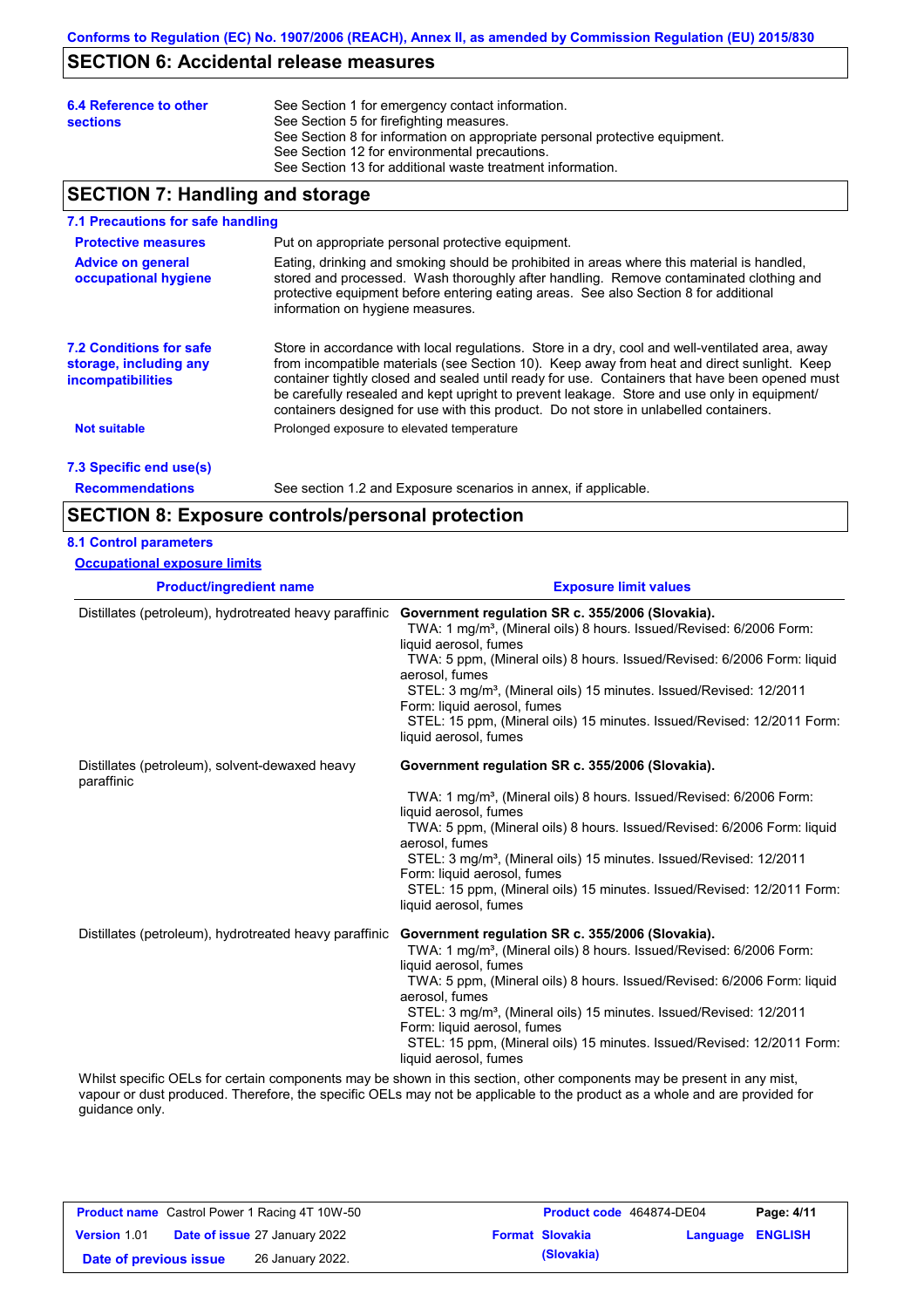# **SECTION 8: Exposure controls/personal protection**

| <b>Recommended monitoring</b><br>procedures                    |                                                           | If this product contains ingredients with exposure limits, personal, workplace atmosphere or<br>biological monitoring may be required to determine the effectiveness of the ventilation or other<br>control measures and/or the necessity to use respiratory protective equipment. Reference<br>should be made to monitoring standards, such as the following: European Standard EN 689<br>(Workplace atmospheres - Guidance for the assessment of exposure by inhalation to chemical<br>agents for comparison with limit values and measurement strategy) European Standard EN<br>14042 (Workplace atmospheres - Guide for the application and use of procedures for the<br>assessment of exposure to chemical and biological agents) European Standard EN 482<br>(Workplace atmospheres - General requirements for the performance of procedures for the<br>measurement of chemical agents) Reference to national guidance documents for methods for<br>the determination of hazardous substances will also be required. |                  |            |
|----------------------------------------------------------------|-----------------------------------------------------------|----------------------------------------------------------------------------------------------------------------------------------------------------------------------------------------------------------------------------------------------------------------------------------------------------------------------------------------------------------------------------------------------------------------------------------------------------------------------------------------------------------------------------------------------------------------------------------------------------------------------------------------------------------------------------------------------------------------------------------------------------------------------------------------------------------------------------------------------------------------------------------------------------------------------------------------------------------------------------------------------------------------------------|------------------|------------|
| <b>Derived No Effect Level</b><br>No DNELs/DMELs available.    |                                                           |                                                                                                                                                                                                                                                                                                                                                                                                                                                                                                                                                                                                                                                                                                                                                                                                                                                                                                                                                                                                                            |                  |            |
| <b>Predicted No Effect Concentration</b><br>No PNECs available |                                                           |                                                                                                                                                                                                                                                                                                                                                                                                                                                                                                                                                                                                                                                                                                                                                                                                                                                                                                                                                                                                                            |                  |            |
| <b>8.2 Exposure controls</b>                                   |                                                           |                                                                                                                                                                                                                                                                                                                                                                                                                                                                                                                                                                                                                                                                                                                                                                                                                                                                                                                                                                                                                            |                  |            |
| <b>Appropriate engineering</b><br><b>controls</b>              | kept in good condition and properly maintained.           | Provide exhaust ventilation or other engineering controls to keep the relevant airborne<br>concentrations below their respective occupational exposure limits.<br>All activities involving chemicals should be assessed for their risks to health, to ensure<br>exposures are adequately controlled. Personal protective equipment should only be considered<br>after other forms of control measures (e.g. engineering controls) have been suitably evaluated.<br>Personal protective equipment should conform to appropriate standards, be suitable for use, be<br>Your supplier of personal protective equipment should be consulted for advice on selection and<br>appropriate standards. For further information contact your national organisation for standards.<br>The final choice of protective equipment will depend upon a risk assessment. It is important to<br>ensure that all items of personal protective equipment are compatible.                                                                       |                  |            |
| <b>Individual protection measures</b>                          |                                                           |                                                                                                                                                                                                                                                                                                                                                                                                                                                                                                                                                                                                                                                                                                                                                                                                                                                                                                                                                                                                                            |                  |            |
| <b>Hygiene measures</b>                                        |                                                           | Wash hands, forearms and face thoroughly after handling chemical products, before eating,<br>smoking and using the lavatory and at the end of the working period. Ensure that eyewash<br>stations and safety showers are close to the workstation location.                                                                                                                                                                                                                                                                                                                                                                                                                                                                                                                                                                                                                                                                                                                                                                |                  |            |
| <b>Respiratory protection</b>                                  | of the working conditions.                                | In case of insufficient ventilation, wear suitable respiratory equipment.<br>The correct choice of respiratory protection depends upon the chemicals being handled, the<br>conditions of work and use, and the condition of the respiratory equipment. Safety procedures<br>should be developed for each intended application. Respiratory protection equipment should<br>therefore be chosen in consultation with the supplier/manufacturer and with a full assessment                                                                                                                                                                                                                                                                                                                                                                                                                                                                                                                                                    |                  |            |
| <b>Eye/face protection</b>                                     | Safety glasses with side shields.                         |                                                                                                                                                                                                                                                                                                                                                                                                                                                                                                                                                                                                                                                                                                                                                                                                                                                                                                                                                                                                                            |                  |            |
| <b>Skin protection</b>                                         |                                                           |                                                                                                                                                                                                                                                                                                                                                                                                                                                                                                                                                                                                                                                                                                                                                                                                                                                                                                                                                                                                                            |                  |            |
| <b>Hand protection</b>                                         | <b>General Information:</b>                               |                                                                                                                                                                                                                                                                                                                                                                                                                                                                                                                                                                                                                                                                                                                                                                                                                                                                                                                                                                                                                            |                  |            |
|                                                                |                                                           | Because specific work environments and material handling practices vary, safety procedures<br>should be developed for each intended application. The correct choice of protective gloves<br>depends upon the chemicals being handled, and the conditions of work and use. Most gloves<br>provide protection for only a limited time before they must be discarded and replaced (even the<br>best chemically resistant gloves will break down after repeated chemical exposures).<br>Gloves should be chosen in consultation with the supplier / manufacturer and taking account of                                                                                                                                                                                                                                                                                                                                                                                                                                         |                  |            |
|                                                                | a full assessment of the working conditions.              |                                                                                                                                                                                                                                                                                                                                                                                                                                                                                                                                                                                                                                                                                                                                                                                                                                                                                                                                                                                                                            |                  |            |
|                                                                | Recommended: Nitrile gloves.<br><b>Breakthrough time:</b> |                                                                                                                                                                                                                                                                                                                                                                                                                                                                                                                                                                                                                                                                                                                                                                                                                                                                                                                                                                                                                            |                  |            |
|                                                                |                                                           | Breakthrough time data are generated by glove manufacturers under laboratory test conditions<br>and represent how long a glove can be expected to provide effective permeation resistance. It<br>is important when following breakthrough time recommendations that actual workplace<br>conditions are taken into account. Always consult with your glove supplier for up-to-date<br>technical information on breakthrough times for the recommended glove type.<br>Our recommendations on the selection of gloves are as follows:                                                                                                                                                                                                                                                                                                                                                                                                                                                                                         |                  |            |
|                                                                | Continuous contact:                                       |                                                                                                                                                                                                                                                                                                                                                                                                                                                                                                                                                                                                                                                                                                                                                                                                                                                                                                                                                                                                                            |                  |            |
|                                                                | can be obtained.                                          | Gloves with a minimum breakthrough time of 240 minutes, or >480 minutes if suitable gloves<br>If suitable gloves are not available to offer that level of protection, gloves with shorter<br>breakthrough times may be acceptable as long as appropriate glove maintenance and                                                                                                                                                                                                                                                                                                                                                                                                                                                                                                                                                                                                                                                                                                                                             |                  |            |
| <b>Product name</b> Castrol Power 1 Racing 4T 10W-50           |                                                           | Product code 464874-DE04                                                                                                                                                                                                                                                                                                                                                                                                                                                                                                                                                                                                                                                                                                                                                                                                                                                                                                                                                                                                   |                  | Page: 5/11 |
| <b>Version 1.01</b><br>Date of issue 27 January 2022           |                                                           | <b>Format Slovakia</b>                                                                                                                                                                                                                                                                                                                                                                                                                                                                                                                                                                                                                                                                                                                                                                                                                                                                                                                                                                                                     | Language ENGLISH |            |
| Date of previous issue                                         | 26 January 2022.                                          | (Slovakia)                                                                                                                                                                                                                                                                                                                                                                                                                                                                                                                                                                                                                                                                                                                                                                                                                                                                                                                                                                                                                 |                  |            |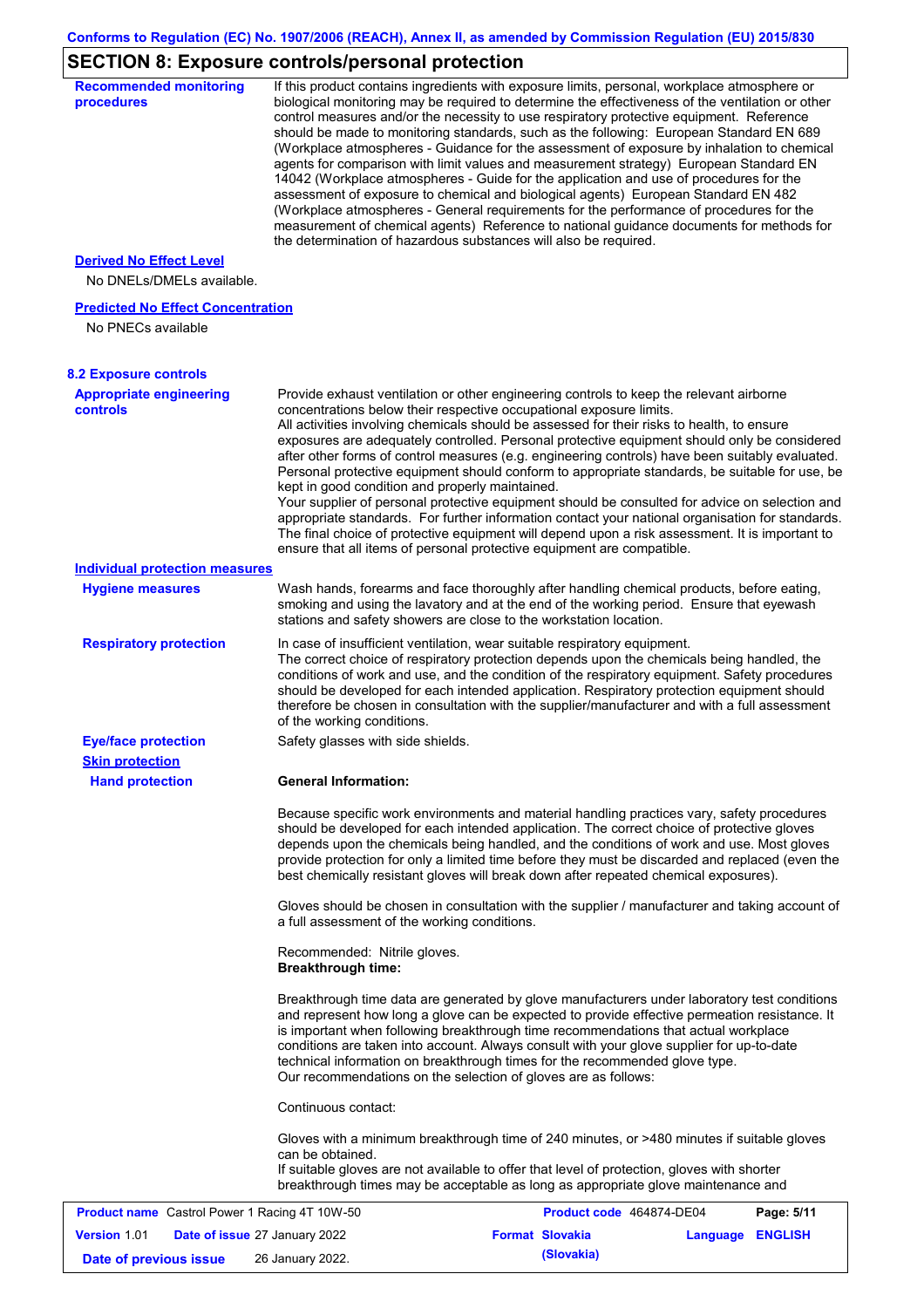## **SECTION 8: Exposure controls/personal protection**

replacement regimes are determined and adhered to.

Short-term / splash protection:

|                                           | Recommended breakthrough times as above.<br>It is recognised that for short-term, transient exposures, gloves with shorter breakthrough times<br>may commonly be used. Therefore, appropriate maintenance and replacement regimes must<br>be determined and rigorously followed.                                                                                                                                                                                                                                                                                                                                                                                                      |
|-------------------------------------------|---------------------------------------------------------------------------------------------------------------------------------------------------------------------------------------------------------------------------------------------------------------------------------------------------------------------------------------------------------------------------------------------------------------------------------------------------------------------------------------------------------------------------------------------------------------------------------------------------------------------------------------------------------------------------------------|
|                                           | <b>Glove Thickness:</b>                                                                                                                                                                                                                                                                                                                                                                                                                                                                                                                                                                                                                                                               |
|                                           | For general applications, we recommend gloves with a thickness typically greater than 0.35 mm.                                                                                                                                                                                                                                                                                                                                                                                                                                                                                                                                                                                        |
|                                           | It should be emphasised that glove thickness is not necessarily a good predictor of glove<br>resistance to a specific chemical, as the permeation efficiency of the glove will be dependent<br>on the exact composition of the glove material. Therefore, glove selection should also be based<br>on consideration of the task requirements and knowledge of breakthrough times.<br>Glove thickness may also vary depending on the glove manufacturer, the glove type and the<br>glove model. Therefore, the manufacturers' technical data should always be taken into account<br>to ensure selection of the most appropriate glove for the task.                                     |
|                                           | Note: Depending on the activity being conducted, gloves of varying thickness may be required<br>for specific tasks. For example:                                                                                                                                                                                                                                                                                                                                                                                                                                                                                                                                                      |
|                                           | • Thinner gloves (down to 0.1 mm or less) may be required where a high degree of manual<br>dexterity is needed. However, these gloves are only likely to give short duration protection and<br>would normally be just for single use applications, then disposed of.                                                                                                                                                                                                                                                                                                                                                                                                                  |
|                                           | • Thicker gloves (up to 3 mm or more) may be required where there is a mechanical (as well<br>as a chemical) risk i.e. where there is abrasion or puncture potential.                                                                                                                                                                                                                                                                                                                                                                                                                                                                                                                 |
| <b>Skin and body</b>                      | Use of protective clothing is good industrial practice.<br>Personal protective equipment for the body should be selected based on the task being<br>performed and the risks involved and should be approved by a specialist before handling this<br>product.<br>Cotton or polyester/cotton overalls will only provide protection against light superficial<br>contamination that will not soak through to the skin. Overalls should be laundered on a regular<br>basis. When the risk of skin exposure is high (e.g. when cleaning up spillages or if there is a<br>risk of splashing) then chemical resistant aprons and/or impervious chemical suits and boots<br>will be required. |
| <b>Refer to standards:</b>                | Respiratory protection: EN 529<br>Gloves: EN 420, EN 374<br>Eye protection: EN 166<br>Filtering half-mask: EN 149<br>Filtering half-mask with valve: EN 405<br>Half-mask: EN 140 plus filter<br>Full-face mask: EN 136 plus filter<br>Particulate filters: EN 143<br>Gas/combined filters: EN 14387                                                                                                                                                                                                                                                                                                                                                                                   |
| <b>Environmental exposure</b><br>controls | Emissions from ventilation or work process equipment should be checked to ensure they<br>comply with the requirements of environmental protection legislation. In some cases, fume<br>scrubbers, filters or engineering modifications to the process equipment will be necessary to<br>reduce emissions to acceptable levels.                                                                                                                                                                                                                                                                                                                                                         |

The conditions of measurement of all properties are at standard temperature and pressure unless otherwise indicated.

#### **9.1 Information on basic physical and chemical properties**

| <b>Appearance</b>                                    |                  |                          |          |                |
|------------------------------------------------------|------------------|--------------------------|----------|----------------|
| <b>Physical state</b>                                | Liguid.          |                          |          |                |
| <b>Colour</b>                                        | Red.             |                          |          |                |
| <b>Odour</b>                                         | Not available.   |                          |          |                |
| <b>Odour threshold</b>                               | Not available.   |                          |          |                |
| pH                                                   | Not applicable.  |                          |          |                |
| <b>Melting point/freezing point</b>                  | Not available.   |                          |          |                |
| Initial boiling point and boiling<br>range           | Not available.   |                          |          |                |
| <b>Product name</b> Castrol Power 1 Racing 4T 10W-50 |                  | Product code 464874-DE04 |          | Page: 6/11     |
| <b>Version 1.01</b><br>Date of issue 27 January 2022 |                  | <b>Format Slovakia</b>   | Language | <b>ENGLISH</b> |
| Date of previous issue                               | 26 January 2022. | (Slovakia)               |          |                |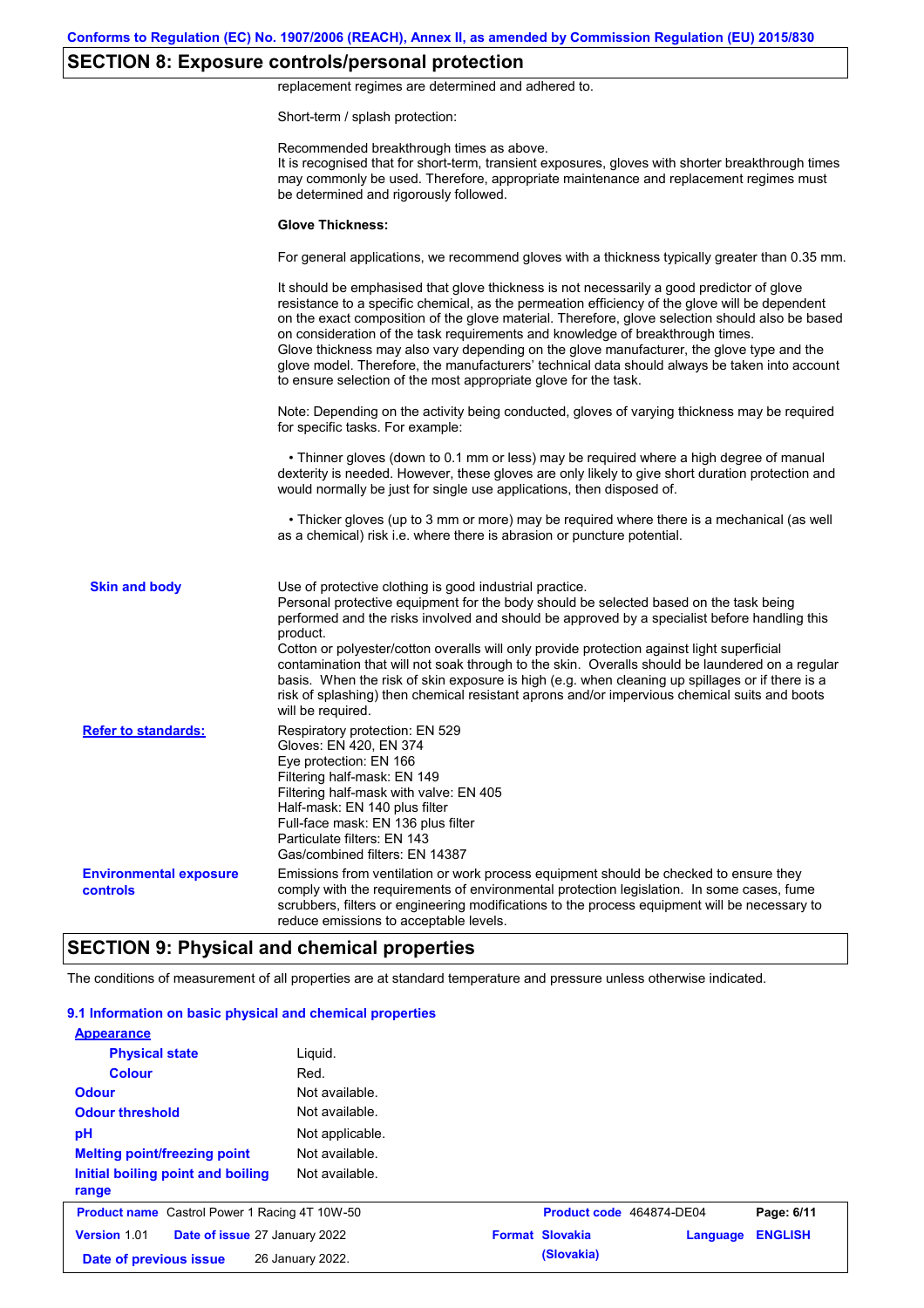# **SECTION 9: Physical and chemical properties**

| <b>Pour point</b>                               | -36 °C                                     |
|-------------------------------------------------|--------------------------------------------|
| <b>Flash point</b>                              | Closed cup: 205°C (401°F) [Pensky-Martens] |
| <b>Evaporation rate</b>                         | Not available.                             |
| <b>Flammability (solid, gas)</b>                | Not available.                             |
| Upper/lower flammability or<br>explosive limits | Not available.                             |

#### **Vapour pressure**

Not available.

|                                                   |                                                                                                                                              | Vapour Pressure at 20°C |         |                    | Vapour pressure at 50°C |     |               |
|---------------------------------------------------|----------------------------------------------------------------------------------------------------------------------------------------------|-------------------------|---------|--------------------|-------------------------|-----|---------------|
|                                                   | Ingredient name mm Hg kPa                                                                                                                    |                         |         | <b>Method</b>      | <sub>mm</sub><br>Hg     | kPa | <b>Method</b> |
|                                                   | Distillates (petroleum),<br>hydrotreated heavy<br>paraffinic                                                                                 | < 0.08                  | < 0.011 | <b>ASTM D 5191</b> |                         |     |               |
|                                                   | Distillates (petroleum),<br>solvent-dewaxed<br>heavy paraffinic                                                                              | < 0.08                  | < 0.011 | <b>ASTM D 5191</b> |                         |     |               |
|                                                   | Distillates (petroleum),<br>hydrotreated heavy<br>paraffinic                                                                                 | < 0.08                  | < 0.011 | <b>ASTM D 5191</b> |                         |     |               |
| <b>Vapour density</b>                             | Not available.                                                                                                                               |                         |         |                    |                         |     |               |
| <b>Relative density</b>                           | Not available.                                                                                                                               |                         |         |                    |                         |     |               |
| <b>Density</b>                                    | <1000 kg/m <sup>3</sup> (<1 g/cm <sup>3</sup> ) at 15 <sup>°</sup> C                                                                         |                         |         |                    |                         |     |               |
| <b>Solubility(ies)</b>                            | insoluble in water.                                                                                                                          |                         |         |                    |                         |     |               |
| <b>Partition coefficient: n-octanol/</b><br>water | Not applicable.                                                                                                                              |                         |         |                    |                         |     |               |
| <b>Auto-ignition temperature</b>                  | Not available.                                                                                                                               |                         |         |                    |                         |     |               |
| <b>Decomposition temperature</b>                  | Not available.                                                                                                                               |                         |         |                    |                         |     |               |
| <b>Viscosity</b>                                  | Kinematic: 113.2 mm <sup>2</sup> /s (113.2 cSt) at $40^{\circ}$ C<br>Kinematic: 16.4 to 17.8 mm <sup>2</sup> /s (16.4 to 17.8 cSt) at 100 °C |                         |         |                    |                         |     |               |
| <b>Explosive properties</b>                       | Not available.                                                                                                                               |                         |         |                    |                         |     |               |
| <b>Oxidising properties</b>                       | Not available.                                                                                                                               |                         |         |                    |                         |     |               |
| <b>Particle characteristics</b>                   |                                                                                                                                              |                         |         |                    |                         |     |               |
| <b>Median particle size</b>                       | Not applicable.                                                                                                                              |                         |         |                    |                         |     |               |
| 9.2 Other information                             |                                                                                                                                              |                         |         |                    |                         |     |               |

No additional information.

# **SECTION 10: Stability and reactivity**

| <b>10.1 Reactivity</b>                            | No specific test data available for this product. Refer to Conditions to avoid and Incompatible<br>materials for additional information.                                |
|---------------------------------------------------|-------------------------------------------------------------------------------------------------------------------------------------------------------------------------|
| <b>10.2 Chemical stability</b>                    | The product is stable.                                                                                                                                                  |
| <b>10.3 Possibility of</b><br>hazardous reactions | Under normal conditions of storage and use, hazardous reactions will not occur.<br>Under normal conditions of storage and use, hazardous polymerisation will not occur. |
| <b>10.4 Conditions to avoid</b>                   | Avoid all possible sources of ignition (spark or flame).                                                                                                                |
| 10.5 Incompatible materials                       | Reactive or incompatible with the following materials: oxidising materials.                                                                                             |
| <b>10.6 Hazardous</b><br>decomposition products   | Under normal conditions of storage and use, hazardous decomposition products should not be<br>produced.                                                                 |

| <b>Product name</b> Castrol Power 1 Racing 4T 10W-50 |                                      | Product code 464874-DE04 |                        | Page: 7/11              |  |
|------------------------------------------------------|--------------------------------------|--------------------------|------------------------|-------------------------|--|
| <b>Version 1.01</b>                                  | <b>Date of issue 27 January 2022</b> |                          | <b>Format Slovakia</b> | <b>Language ENGLISH</b> |  |
| Date of previous issue                               | 26 January 2022.                     |                          | (Slovakia)             |                         |  |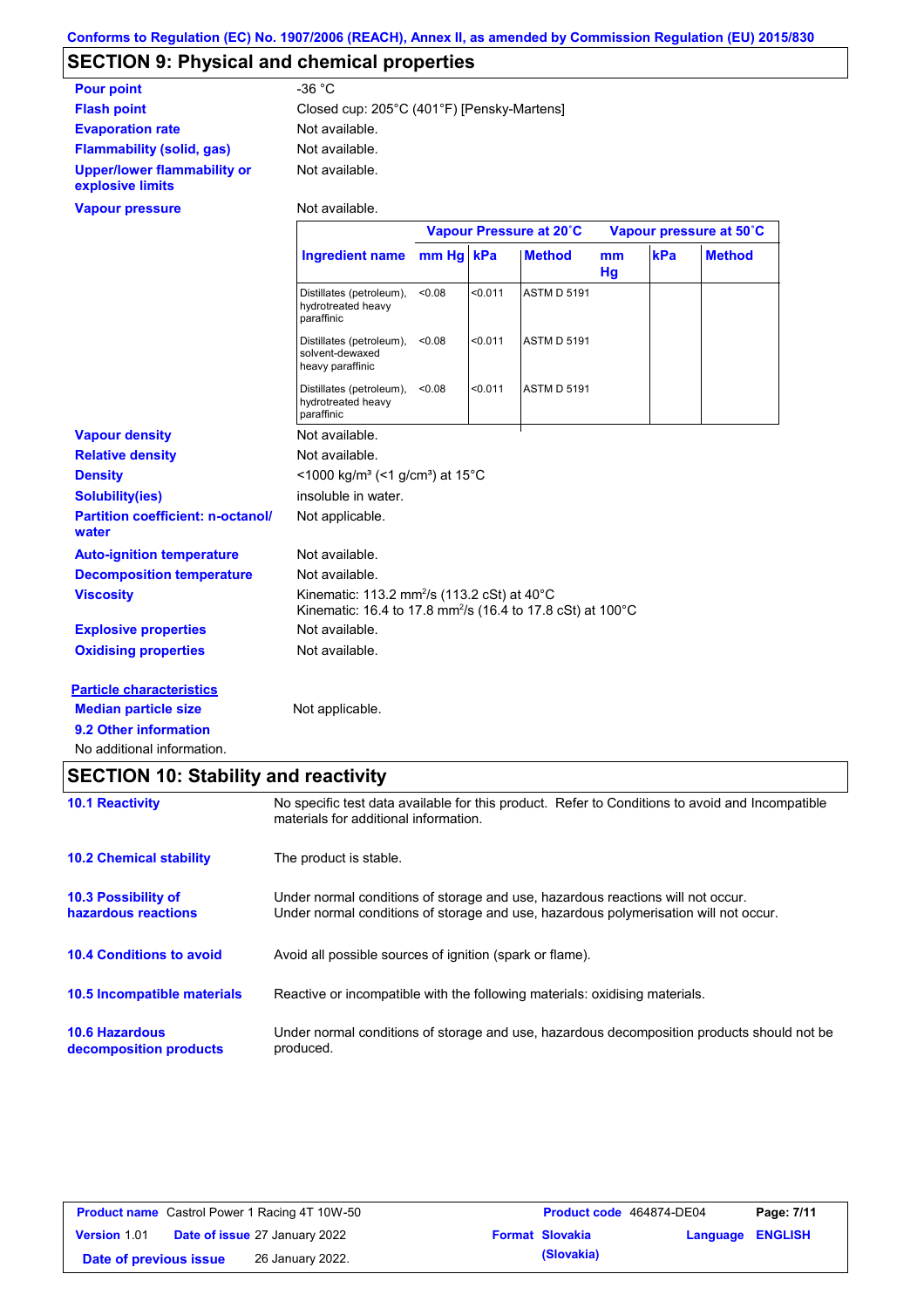## **SECTION 11: Toxicological information**

| 11.1 Information on toxicological effects          |                                                                                                                                                                                                                                                                                                                                                                                                                 |
|----------------------------------------------------|-----------------------------------------------------------------------------------------------------------------------------------------------------------------------------------------------------------------------------------------------------------------------------------------------------------------------------------------------------------------------------------------------------------------|
| <b>Acute toxicity estimates</b><br>Not available.  |                                                                                                                                                                                                                                                                                                                                                                                                                 |
| <b>Information on likely</b><br>routes of exposure | Routes of entry anticipated: Dermal, Inhalation.                                                                                                                                                                                                                                                                                                                                                                |
| <b>Potential acute health effects</b>              |                                                                                                                                                                                                                                                                                                                                                                                                                 |
| <b>Inhalation</b>                                  | Vapour inhalation under ambient conditions is not normally a problem due to low vapour<br>pressure.                                                                                                                                                                                                                                                                                                             |
| <b>Ingestion</b>                                   | No known significant effects or critical hazards.                                                                                                                                                                                                                                                                                                                                                               |
| <b>Skin contact</b>                                | Defatting to the skin. May cause skin dryness and irritation.                                                                                                                                                                                                                                                                                                                                                   |
| <b>Eye contact</b>                                 | No known significant effects or critical hazards.                                                                                                                                                                                                                                                                                                                                                               |
|                                                    | <b>Symptoms related to the physical, chemical and toxicological characteristics</b>                                                                                                                                                                                                                                                                                                                             |
| <b>Inhalation</b>                                  | No specific data.                                                                                                                                                                                                                                                                                                                                                                                               |
| <b>Ingestion</b>                                   | No specific data.                                                                                                                                                                                                                                                                                                                                                                                               |
| <b>Skin contact</b>                                | Adverse symptoms may include the following:<br>irritation<br>dryness<br>cracking                                                                                                                                                                                                                                                                                                                                |
| <b>Eye contact</b>                                 | No specific data.                                                                                                                                                                                                                                                                                                                                                                                               |
|                                                    | Delayed and immediate effects as well as chronic effects from short and long-term exposure                                                                                                                                                                                                                                                                                                                      |
| <b>Inhalation</b>                                  | Overexposure to the inhalation of airborne droplets or aerosols may cause irritation of the<br>respiratory tract.                                                                                                                                                                                                                                                                                               |
| <b>Ingestion</b>                                   | Ingestion of large quantities may cause nausea and diarrhoea.                                                                                                                                                                                                                                                                                                                                                   |
| <b>Skin contact</b>                                | Prolonged or repeated contact can defat the skin and lead to irritation and/or dermatitis.                                                                                                                                                                                                                                                                                                                      |
| <b>Eye contact</b>                                 | Potential risk of transient stinging or redness if accidental eye contact occurs.                                                                                                                                                                                                                                                                                                                               |
| <b>Potential chronic health effects</b>            |                                                                                                                                                                                                                                                                                                                                                                                                                 |
| General                                            | <b>USED ENGINE OILS</b><br>Combustion products resulting from the operation of internal combustion engines contaminate<br>engine oils during use. Used engine oil may contain hazardous components which have the<br>potential to cause skin cancer. Frequent or prolonged contact with all types and makes of used<br>engine oil must therefore be avoided and a high standard of personal hygiene maintained. |
| <b>Carcinogenicity</b>                             | No known significant effects or critical hazards.                                                                                                                                                                                                                                                                                                                                                               |
| <b>Mutagenicity</b>                                | No known significant effects or critical hazards.                                                                                                                                                                                                                                                                                                                                                               |
| <b>Developmental effects</b>                       | No known significant effects or critical hazards.                                                                                                                                                                                                                                                                                                                                                               |
| <b>Fertility effects</b>                           | No known significant effects or critical hazards.                                                                                                                                                                                                                                                                                                                                                               |

### **SECTION 12: Ecological information**

```
12.1 Toxicity
```
**Environmental hazards** Not classified as dangerous

#### **12.2 Persistence and degradability**

Expected to be biodegradable.

#### **12.3 Bioaccumulative potential**

This product is not expected to bioaccumulate through food chains in the environment.

| <b>12.4 Mobility in soil</b>                            |                                                                      |
|---------------------------------------------------------|----------------------------------------------------------------------|
| <b>Soil/water partition</b><br><b>coefficient (Koc)</b> | Not available.                                                       |
| <b>Mobility</b>                                         | Spillages may penetrate the soil causing ground water contamination. |

#### **12.5 Results of PBT and vPvB assessment**

Product does not meet the criteria for PBT or vPvB according to Regulation (EC) No. 1907/2006, Annex XIII.

#### **12.6 Other adverse effects Other ecological information**

Spills may form a film on water surfaces causing physical damage to organisms. Oxygen transfer could also be impaired.

| <b>Product name</b> Castrol Power 1 Racing 4T 10W-50 |  |                                      | Product code 464874-DE04 |                        | Page: 8/11              |  |
|------------------------------------------------------|--|--------------------------------------|--------------------------|------------------------|-------------------------|--|
| <b>Version 1.01</b>                                  |  | <b>Date of issue 27 January 2022</b> |                          | <b>Format Slovakia</b> | <b>Language ENGLISH</b> |  |
| Date of previous issue                               |  | 26 January 2022.                     |                          | (Slovakia)             |                         |  |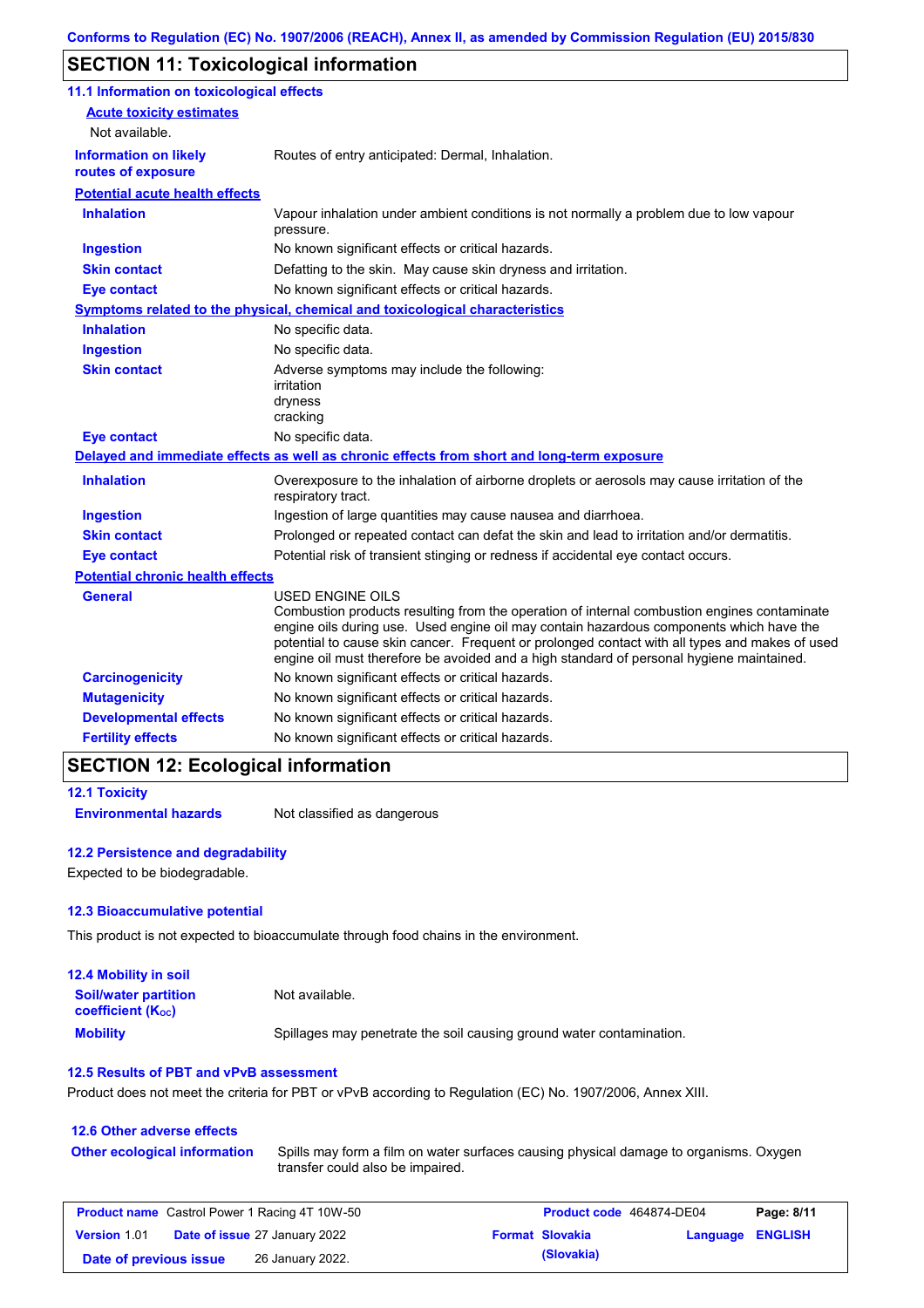### **SECTION 13: Disposal considerations**

#### **13.1 Waste treatment methods**

#### **Product**

**Methods of disposal**

Where possible, arrange for product to be recycled. Dispose of via an authorised person/ licensed waste disposal contractor in accordance with local regulations.

**Hazardous waste** Yes.

**European waste catalogue (EWC)**

| Waste code                                                                                                                  | <b>Waste designation</b>                                         |  |  |  |
|-----------------------------------------------------------------------------------------------------------------------------|------------------------------------------------------------------|--|--|--|
| $130205*$                                                                                                                   | Imineral-based non-chlorinated engine, gear and lubricating oils |  |  |  |
| However, deviation from the intended use and/or the presence of any potential contaminants may require an alternative waste |                                                                  |  |  |  |

disposal code to be assigned by the end user.

## **Packaging**

| <b>Methods of disposal</b> | Where possible, arrange for product to be recycled. Dispose of via an authorised person/<br>licensed waste disposal contractor in accordance with local regulations.                                                                    |
|----------------------------|-----------------------------------------------------------------------------------------------------------------------------------------------------------------------------------------------------------------------------------------|
| <b>Special precautions</b> | This material and its container must be disposed of in a safe way. Empty containers or liners<br>may retain some product residues. Avoid dispersal of spilt material and runoff and contact with<br>soil, waterways, drains and sewers. |
| <b>References</b>          | Commission 2014/955/EU<br>Directive 2008/98/EC                                                                                                                                                                                          |

## **SECTION 14: Transport information**

|                                           | <b>ADR/RID</b> | <b>ADN</b>     | <b>IMDG</b>    | <b>IATA</b>    |
|-------------------------------------------|----------------|----------------|----------------|----------------|
| 14.1 UN number                            | Not regulated. | Not regulated. | Not regulated. | Not regulated. |
| 14.2 UN proper<br>shipping name           |                |                |                |                |
| <b>14.3 Transport</b><br>hazard class(es) |                |                |                |                |
| 14.4 Packing<br>group                     |                |                |                |                |
| 14.5<br><b>Environmental</b><br>hazards   | No.            | No.            | No.            | No.            |
| <b>Additional</b><br>information          |                |                |                |                |

**14.6 Special precautions for user** Not available.

| <b>14.7 Transport in bulk</b> | Not available. |
|-------------------------------|----------------|
| according to <b>IMO</b>       |                |
| <b>instruments</b>            |                |

## **SECTION 15: Regulatory information**

**15.1 Safety, health and environmental regulations/legislation specific for the substance or mixture**

**EU Regulation (EC) No. 1907/2006 (REACH)**

**Annex XIV - List of substances subject to authorisation Substances of very high concern** None of the components are listed. None of the components are listed. **Annex XIV**

**EU Regulation (EC) No. 1907/2006 (REACH)**

| <b>Product name</b> Castrol Power 1 Racing 4T 10W-50 |  | Product code 464874-DE04             |  | Page: 9/11             |                         |  |
|------------------------------------------------------|--|--------------------------------------|--|------------------------|-------------------------|--|
| <b>Version 1.01</b>                                  |  | <b>Date of issue 27 January 2022</b> |  | <b>Format Slovakia</b> | <b>Language ENGLISH</b> |  |
| Date of previous issue                               |  | 26 January 2022.                     |  | (Slovakia)             |                         |  |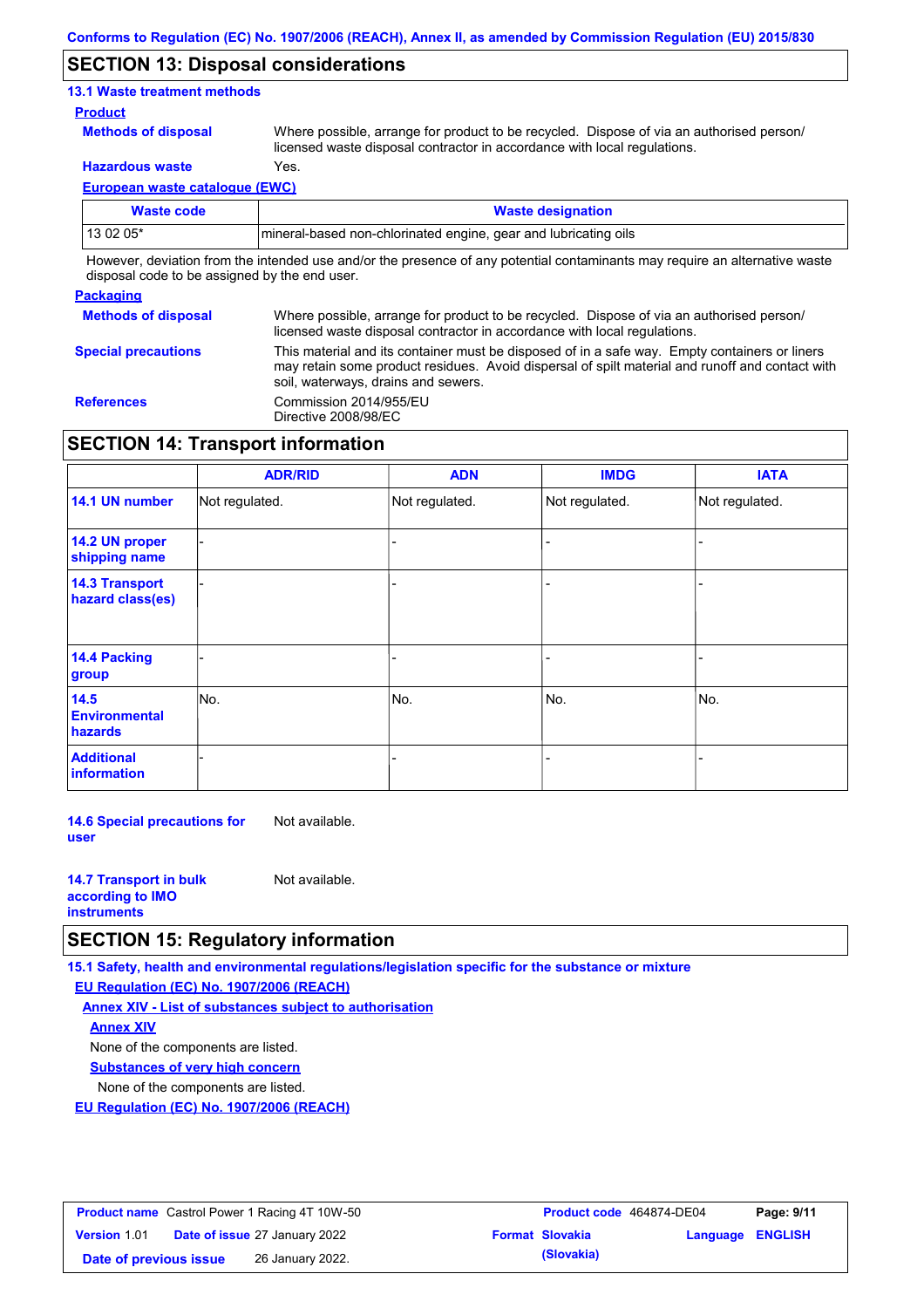## **Conforms to Regulation (EC) No. 1907/2006 (REACH), Annex II, as amended by Commission Regulation (EU) 2015/830**

# **SECTION 15: Regulatory information**

| <b>Annex XVII - Restrictions</b><br>on the manufacture.<br>placing on the market<br>and use of certain<br>dangerous substances,<br>mixtures and articles | Not applicable.                                                                                                                |
|----------------------------------------------------------------------------------------------------------------------------------------------------------|--------------------------------------------------------------------------------------------------------------------------------|
| <b>Other regulations</b>                                                                                                                                 |                                                                                                                                |
| <b>REACH Status</b>                                                                                                                                      | The company, as identified in Section 1, sells this product in the EU in compliance with the<br>current requirements of REACH. |
| <b>United States inventory</b><br>(TSCA 8b)                                                                                                              | All components are active or exempted.                                                                                         |
| <b>Australia inventory (AIIC)</b>                                                                                                                        | At least one component is not listed.                                                                                          |
| <b>Canada inventory</b>                                                                                                                                  | All components are listed or exempted.                                                                                         |
| <b>China inventory (IECSC)</b>                                                                                                                           | All components are listed or exempted.                                                                                         |
| <b>Japan inventory (CSCL)</b>                                                                                                                            | All components are listed or exempted.                                                                                         |
| <b>Korea inventory (KECI)</b>                                                                                                                            | All components are listed or exempted.                                                                                         |
| <b>Philippines inventory</b><br>(PICCS)                                                                                                                  | All components are listed or exempted.                                                                                         |
| <b>Taiwan Chemical</b><br><b>Substances Inventory</b><br>(TCSI)                                                                                          | All components are listed or exempted.                                                                                         |
| Ozone depleting substances (1005/2009/EU)                                                                                                                |                                                                                                                                |
| Not listed.                                                                                                                                              |                                                                                                                                |
| Prior Informed Consent (PIC) (649/2012/EU)                                                                                                               |                                                                                                                                |
| Not listed.                                                                                                                                              |                                                                                                                                |
| <b>Persistent Organic Pollutants</b><br>Not listed.                                                                                                      |                                                                                                                                |
| <b>EU - Water framework directive - Priority substances</b>                                                                                              |                                                                                                                                |
| None of the components are listed.                                                                                                                       |                                                                                                                                |
| <b>Seveso Directive</b>                                                                                                                                  |                                                                                                                                |
| This product is not controlled under the Seveso Directive.                                                                                               |                                                                                                                                |
|                                                                                                                                                          |                                                                                                                                |

| <b>15.2 Chemical safety</b> | A Chemical Safety Assessment has been carried out for one or more of the substances within  |
|-----------------------------|---------------------------------------------------------------------------------------------|
| assessment                  | this mixture. A Chemical Safety Assessment has not been carried out for the mixture itself. |

## **SECTION 16: Other information**

| <b>Abbreviations and acronyms</b>                    | ADN = European Provisions concerning the International Carriage of Dangerous Goods by<br>Inland Waterway                                                                                                                                                                                                                                                                                                                                                                                                                                                                                                                                                                                                                                                                                             |                          |          |                |  |                                                               |  |  |  |
|------------------------------------------------------|------------------------------------------------------------------------------------------------------------------------------------------------------------------------------------------------------------------------------------------------------------------------------------------------------------------------------------------------------------------------------------------------------------------------------------------------------------------------------------------------------------------------------------------------------------------------------------------------------------------------------------------------------------------------------------------------------------------------------------------------------------------------------------------------------|--------------------------|----------|----------------|--|---------------------------------------------------------------|--|--|--|
|                                                      | ADR = The European Agreement concerning the International Carriage of Dangerous Goods by<br>Road                                                                                                                                                                                                                                                                                                                                                                                                                                                                                                                                                                                                                                                                                                     |                          |          |                |  |                                                               |  |  |  |
|                                                      | $ATE = Acute Toxicity Estimate$<br><b>BCF</b> = Bioconcentration Factor                                                                                                                                                                                                                                                                                                                                                                                                                                                                                                                                                                                                                                                                                                                              |                          |          |                |  |                                                               |  |  |  |
|                                                      |                                                                                                                                                                                                                                                                                                                                                                                                                                                                                                                                                                                                                                                                                                                                                                                                      |                          |          |                |  |                                                               |  |  |  |
|                                                      | CAS = Chemical Abstracts Service                                                                                                                                                                                                                                                                                                                                                                                                                                                                                                                                                                                                                                                                                                                                                                     |                          |          |                |  |                                                               |  |  |  |
|                                                      | CLP = Classification, Labelling and Packaging Regulation [Regulation (EC) No. 1272/2008]                                                                                                                                                                                                                                                                                                                                                                                                                                                                                                                                                                                                                                                                                                             |                          |          |                |  |                                                               |  |  |  |
|                                                      | CSA = Chemical Safety Assessment<br>CSR = Chemical Safety Report<br><b>DMEL = Derived Minimal Effect Level</b><br>DNEL = Derived No Effect Level<br>EINECS = European Inventory of Existing Commercial chemical Substances<br>ES = Exposure Scenario<br>EUH statement = CLP-specific Hazard statement<br>EWC = European Waste Catalogue<br>GHS = Globally Harmonized System of Classification and Labelling of Chemicals<br>IATA = International Air Transport Association<br>IBC = Intermediate Bulk Container<br><b>IMDG</b> = International Maritime Dangerous Goods<br>LogPow = logarithm of the octanol/water partition coefficient<br>MARPOL = International Convention for the Prevention of Pollution From Ships, 1973 as<br>modified by the Protocol of 1978. ("Marpol" = marine pollution) |                          |          |                |  |                                                               |  |  |  |
|                                                      |                                                                                                                                                                                                                                                                                                                                                                                                                                                                                                                                                                                                                                                                                                                                                                                                      |                          |          |                |  |                                                               |  |  |  |
|                                                      |                                                                                                                                                                                                                                                                                                                                                                                                                                                                                                                                                                                                                                                                                                                                                                                                      |                          |          |                |  |                                                               |  |  |  |
|                                                      |                                                                                                                                                                                                                                                                                                                                                                                                                                                                                                                                                                                                                                                                                                                                                                                                      |                          |          |                |  |                                                               |  |  |  |
|                                                      |                                                                                                                                                                                                                                                                                                                                                                                                                                                                                                                                                                                                                                                                                                                                                                                                      |                          |          |                |  |                                                               |  |  |  |
|                                                      |                                                                                                                                                                                                                                                                                                                                                                                                                                                                                                                                                                                                                                                                                                                                                                                                      |                          |          |                |  |                                                               |  |  |  |
|                                                      |                                                                                                                                                                                                                                                                                                                                                                                                                                                                                                                                                                                                                                                                                                                                                                                                      |                          |          |                |  |                                                               |  |  |  |
|                                                      |                                                                                                                                                                                                                                                                                                                                                                                                                                                                                                                                                                                                                                                                                                                                                                                                      |                          |          |                |  |                                                               |  |  |  |
|                                                      |                                                                                                                                                                                                                                                                                                                                                                                                                                                                                                                                                                                                                                                                                                                                                                                                      |                          |          |                |  |                                                               |  |  |  |
|                                                      |                                                                                                                                                                                                                                                                                                                                                                                                                                                                                                                                                                                                                                                                                                                                                                                                      |                          |          |                |  |                                                               |  |  |  |
|                                                      |                                                                                                                                                                                                                                                                                                                                                                                                                                                                                                                                                                                                                                                                                                                                                                                                      |                          |          |                |  |                                                               |  |  |  |
|                                                      |                                                                                                                                                                                                                                                                                                                                                                                                                                                                                                                                                                                                                                                                                                                                                                                                      |                          |          |                |  |                                                               |  |  |  |
|                                                      |                                                                                                                                                                                                                                                                                                                                                                                                                                                                                                                                                                                                                                                                                                                                                                                                      |                          |          |                |  |                                                               |  |  |  |
|                                                      |                                                                                                                                                                                                                                                                                                                                                                                                                                                                                                                                                                                                                                                                                                                                                                                                      |                          |          |                |  | OECD = Organisation for Economic Co-operation and Development |  |  |  |
|                                                      |                                                                                                                                                                                                                                                                                                                                                                                                                                                                                                                                                                                                                                                                                                                                                                                                      |                          |          |                |  | PBT = Persistent, Bioaccumulative and Toxic                   |  |  |  |
| <b>Product name</b> Castrol Power 1 Racing 4T 10W-50 |                                                                                                                                                                                                                                                                                                                                                                                                                                                                                                                                                                                                                                                                                                                                                                                                      | Product code 464874-DE04 |          | Page: 10/11    |  |                                                               |  |  |  |
| <b>Version 1.01</b>                                  | <b>Date of issue 27 January 2022</b>                                                                                                                                                                                                                                                                                                                                                                                                                                                                                                                                                                                                                                                                                                                                                                 | <b>Format Slovakia</b>   | Language | <b>ENGLISH</b> |  |                                                               |  |  |  |

**Date of previous issue (Slovakia)** 26 January 2022.